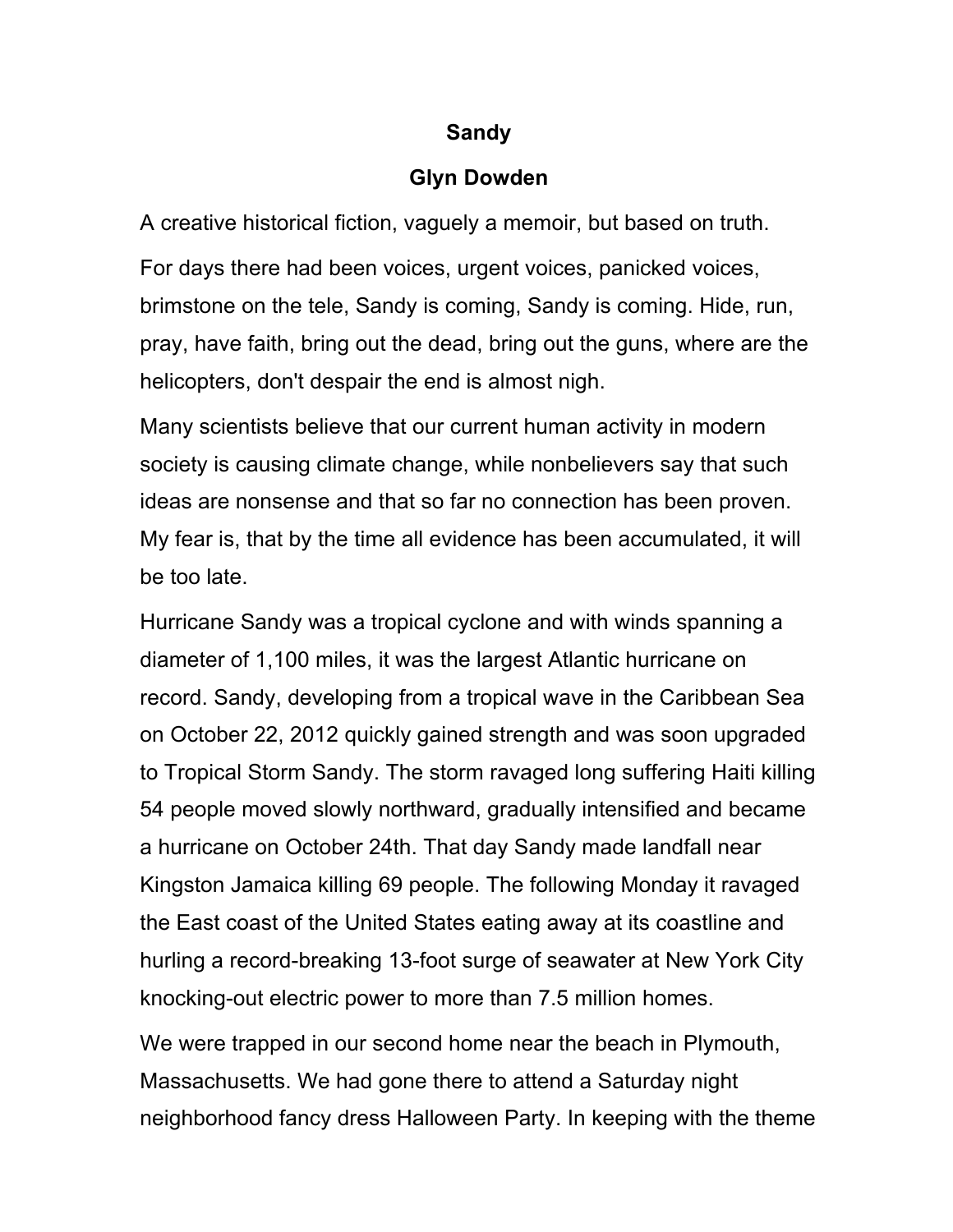I had dressed and painted my face to feature as a Dark and Stormy cocktail, Magdalen was a Rum and Coke.

Being convinced that the storm was going to attack our region, the very next day I had Magdalen blow-up the rubber dinghy, she's better at that sort of thing than me, but I think even she had very little puff left in her lungs afterwards. She lay, yellow faced on the basement floor and I considered giving her the kiss of life. As her color returned to normal, I assured her that the effort was worthwhile because now, just in case we needed one, we had an escape vehicle. Mind you, I was pretty sure the dinghy would not hold more than one person we'd figure that one out later. Monday night we went to bed with our flippers on and made sure that snorkels were within easy reach on the bedside tables.

Fortunately we did not have to use them. I threw the cat out of the upstairs window every now and then, just to test the depth of the water. She's quite a good swimmer for her age. Of course food and water was the real problem, I think we were down to a tin of sardines, three salted crackers and half a bottle of Magdalen's red wine and so I knew that she was approaching panic level. Me, I wasn't so concerned, and thought we could handle it. After all I used to starve during business sorties, sometimes going without breakfast or lunch in the wilds of Indonesia and deserts of the Middle East. Needless to say she was not impressed with that speech. But I digress. We had Magdalen's Subura Forester outside, gassed up and poised like a tiger and as we all know they were built to cross rapids and rivers in Japan. So, while we tried to keep the water out of our wellies and listened to the nearby call of killer whales in the ocean, that night,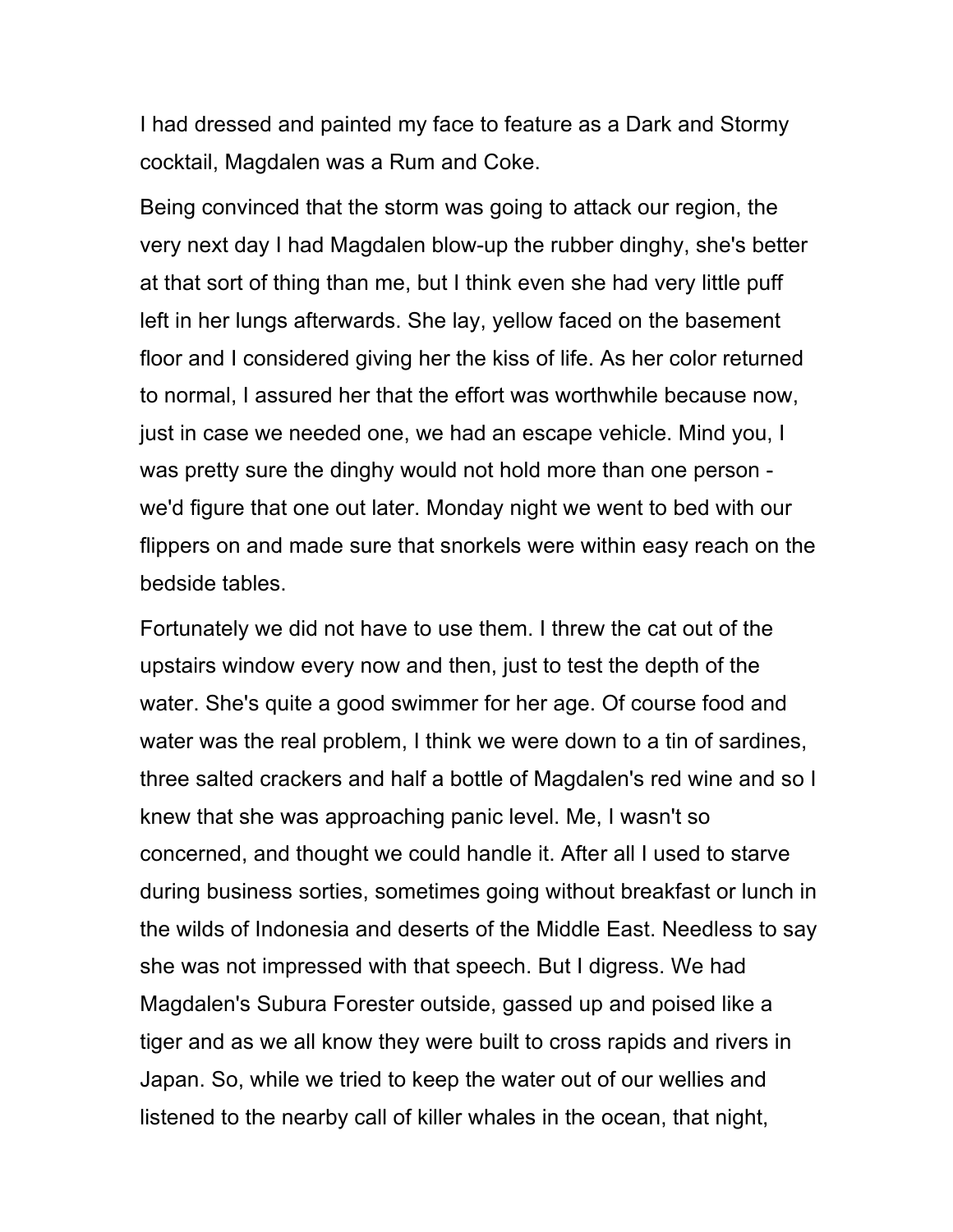under an old oil lamp, on a piece of bleached parchment we found in the basement, or was it my undershirt, just in case the house sailed off into Cape Cod Bay, we confidently mapped out our escape. And we realized that there it was in a nutshell, our outward bound afternoon survival course that we had attended years before, was beginning to pay off.

The next day we had the feeling of 'so far, so good'. However, in case satellite connections were to go down, I also popped a note into a bottle for my extended family living far away in Wales. A last hasty instruction to them before my cell phone battery ran down was to tell them that they should keep a sharp look out for a floating ginger beer bottle which, by my maritime reckoning, should enter the English channel by early Thursday morning Greenwich Mean time. By mid day we were tearing through winding roads and wind swept highways and could almost feel the clutching, grasping hands of the howling monster as we fled Plymouth, hoping that disaster would not catch -up with us. As I grimly bent over the steering wheel, snatching anxious glances at the low clouds in front and threatening storm behind, while eating a dunkin donut and pulling on a decaf coffee, we both muttered our prayers and desperately hurtled home, one step ahead of Sandy. Then, finally, having eluded hysterical weather forecasters and doomsday prognosticators, both of us being of sound mind and limb we crossed the border into the welcoming arms of Connecticut. Was this it? After so much pain and hardship was this our salvation? Plunging on further into the unknown, with my private thoughts of Rambo and Magdalen's cold raven like merciless eye (it was the only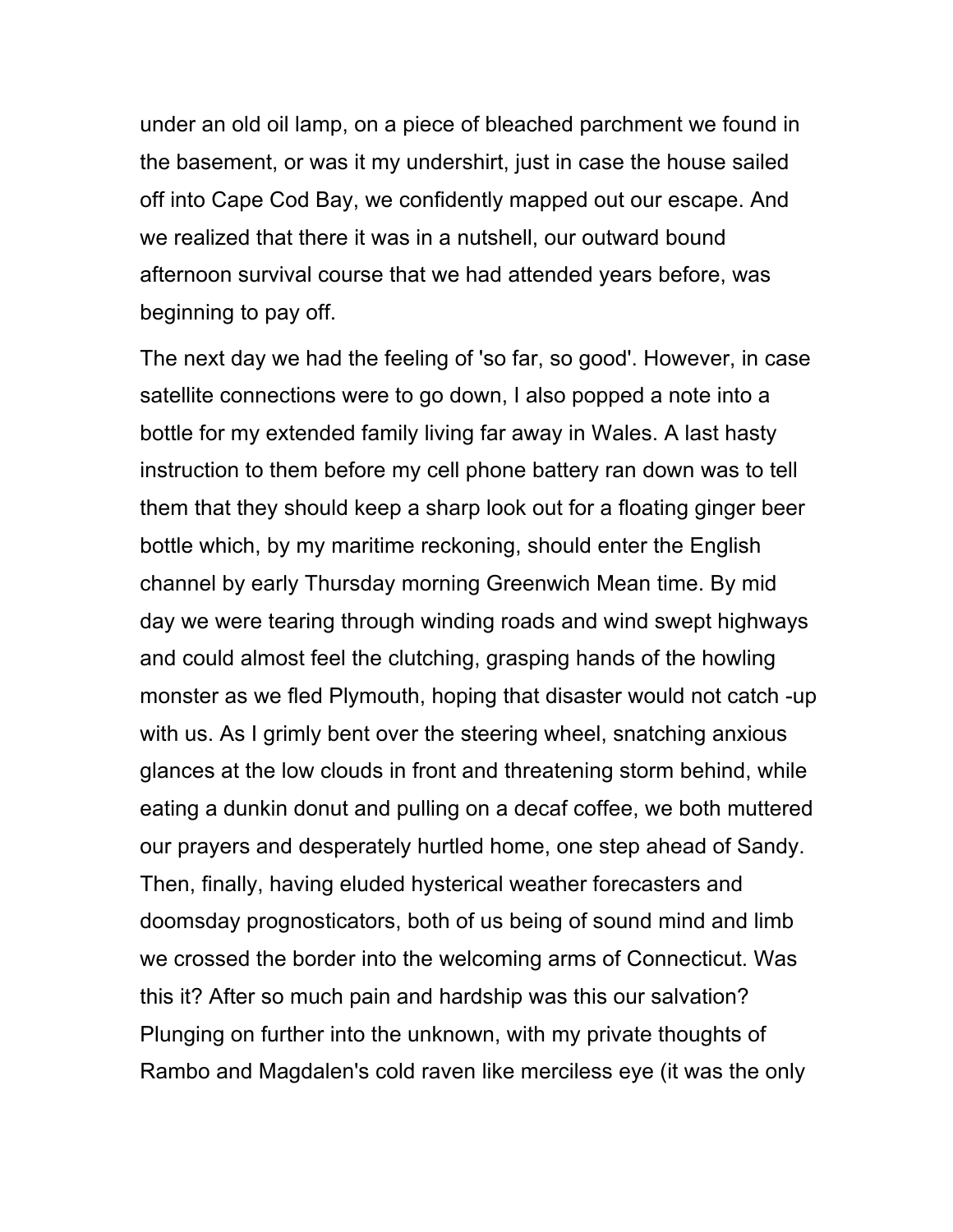one I could see) staring menacingly ahead, we steeled ourselves against anything or anyone trying to stop us.

Nearing our home, with more than a little trepidation we puttered up the mountain but could not help noticing the silent, lifeless houses standing like large, cold, grey monoliths. Something was up. Sure enough, as we rushed into the sanctuary of our living room - no electricity. Searing fear tore through my mind, what had I done? It seemed that we had travelled from the shore of Galilee only to find the desert of Egypt and a pox was about to descend upon our house. And so there we sat; marooned, no lights, heat, running water or toilet flush. Life was fading away and almost over. I dug a hole in the back yard for Magdalen's daily bodily functions, after all, having been brought up in Raglan Street I figured she was used to outside lavatories. Mind you she evened-up the score by rationing the toilet paper. That led me to wondering whether the newsprint ink from the Financial Times would ever be removed from my arse. Of course, with food running low, any wandering bear, deer or wild turkey was quickly taken down, gutted and rolling over a fire on a spit before you had time to say Glen Beck or Mr and Mrs Obama. Not surprisingly up on the mountain there was the usual talk about cannibalism. Personally I didn't take much notice of it, even though the odd shoe had been found here and there.

Magdalen had a few bad turns; screaming, tearing out part of her hair and running herself against the wall. Of course the only way to handle this was for me to throw her onto the floor on her back, pin her down